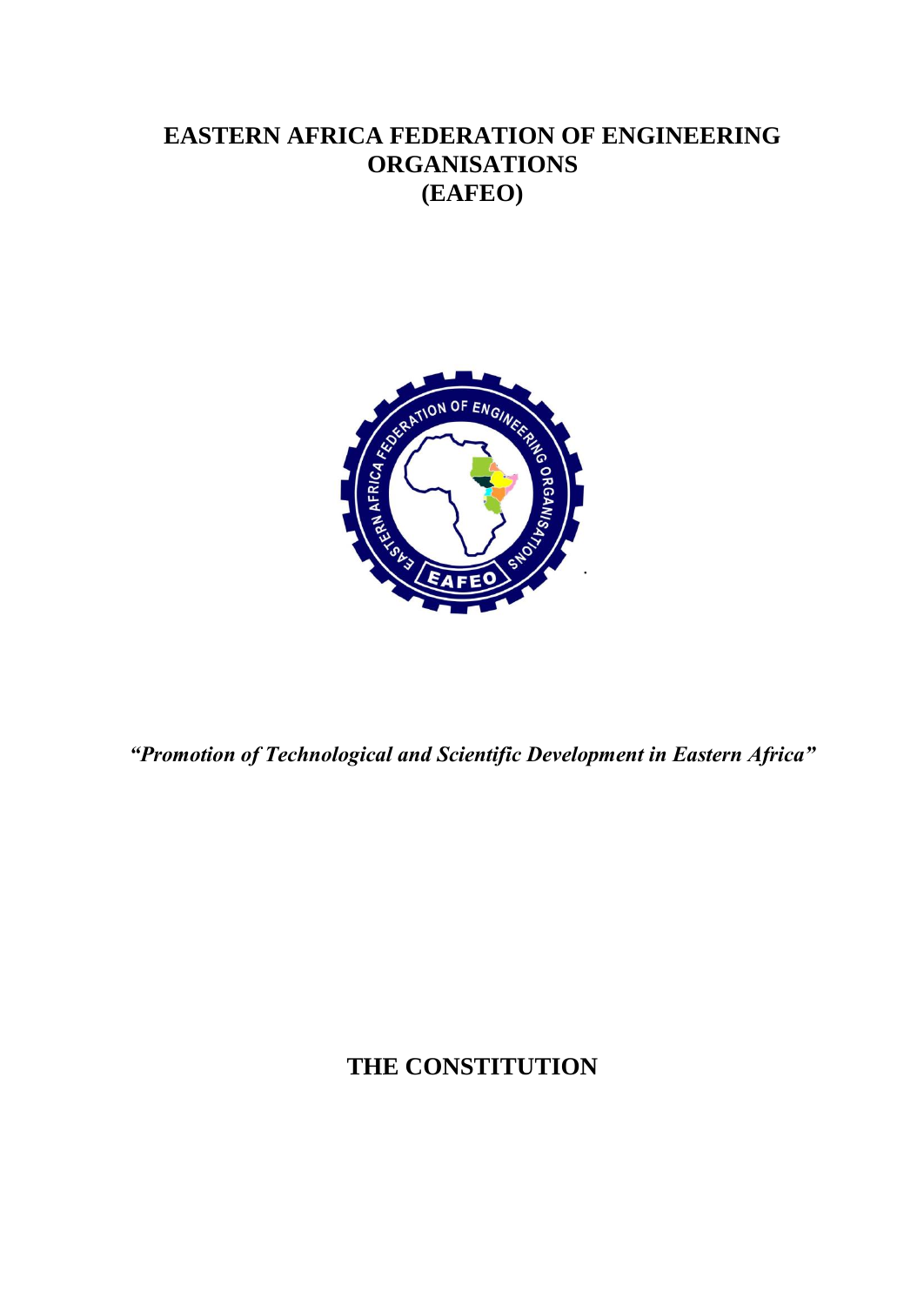### *TABLE OF CONTENT*

|      |        |                       | ii             |  |  |  |
|------|--------|-----------------------|----------------|--|--|--|
|      |        | <b>ARTICLE - 1</b>    | 1              |  |  |  |
| 1.1  |        |                       | 1              |  |  |  |
|      | (i)    |                       | 1              |  |  |  |
|      | (ii)   |                       | 1              |  |  |  |
|      | (iii)  |                       | $\mathbf{1}$   |  |  |  |
|      | (iv)   |                       | 1              |  |  |  |
|      | (v)    |                       | 1              |  |  |  |
|      | (vi)   |                       | 1              |  |  |  |
|      | (vii)  |                       | 1              |  |  |  |
|      | (viii) |                       | 1              |  |  |  |
|      | (ix)   |                       | 1              |  |  |  |
|      | (x)    |                       | 1              |  |  |  |
|      |        | <b>ARTICLE - 2</b>    | 1              |  |  |  |
| 2.1  |        |                       | 1              |  |  |  |
| 2.2  |        |                       | 2              |  |  |  |
| 2.3  |        |                       | $\overline{2}$ |  |  |  |
| 2.4  |        |                       | $\overline{2}$ |  |  |  |
| 2.5  |        |                       | 3              |  |  |  |
|      |        | <b>ARTICLE - 3</b>    | 3              |  |  |  |
| 3.1  |        |                       |                |  |  |  |
|      |        | <b>ARTICLE - 4</b>    |                |  |  |  |
| 4.1  |        |                       | 4              |  |  |  |
|      |        | <b>ARTICLE-5</b><br>4 |                |  |  |  |
| 5.1  |        | 4                     |                |  |  |  |
|      |        | ARTICLE $-6$          | 4              |  |  |  |
| 6.1  |        |                       | 4              |  |  |  |
|      |        | <b>ARTICLE - 7</b>    | 6              |  |  |  |
| 7.1  |        |                       | 6              |  |  |  |
|      |        | $ARTICLE - 8$         | 7              |  |  |  |
| 8.1  |        |                       |                |  |  |  |
|      |        | ARTICLE-9             | 8              |  |  |  |
| 9.1  |        |                       | 8              |  |  |  |
|      |        | <b>ARTICLE-10</b>     | 8              |  |  |  |
| 10.1 |        |                       | 8              |  |  |  |
|      |        | <b>ARTICLE-11</b>     | 9              |  |  |  |
| 11.1 |        |                       | 9              |  |  |  |
|      |        | <b>ARTICLE - 12</b>   | 9              |  |  |  |
| 12.1 |        |                       | 9              |  |  |  |
|      |        | <b>ARTICLE - 13</b>   | 10             |  |  |  |
| 13.1 |        |                       | 10             |  |  |  |
|      |        | <b>ARTICLE-14</b>     | 10             |  |  |  |
| 14.1 |        |                       | 10             |  |  |  |
|      |        | <b>ARTICLE-15</b>     | 10             |  |  |  |
|      |        |                       |                |  |  |  |
| 15.1 |        | $ARTICLE - 16$        | 10             |  |  |  |
|      |        |                       | 10             |  |  |  |
| 16.1 |        | ARTICLE-17            | 10             |  |  |  |
|      |        |                       | 10             |  |  |  |
| 17.1 |        |                       | 10             |  |  |  |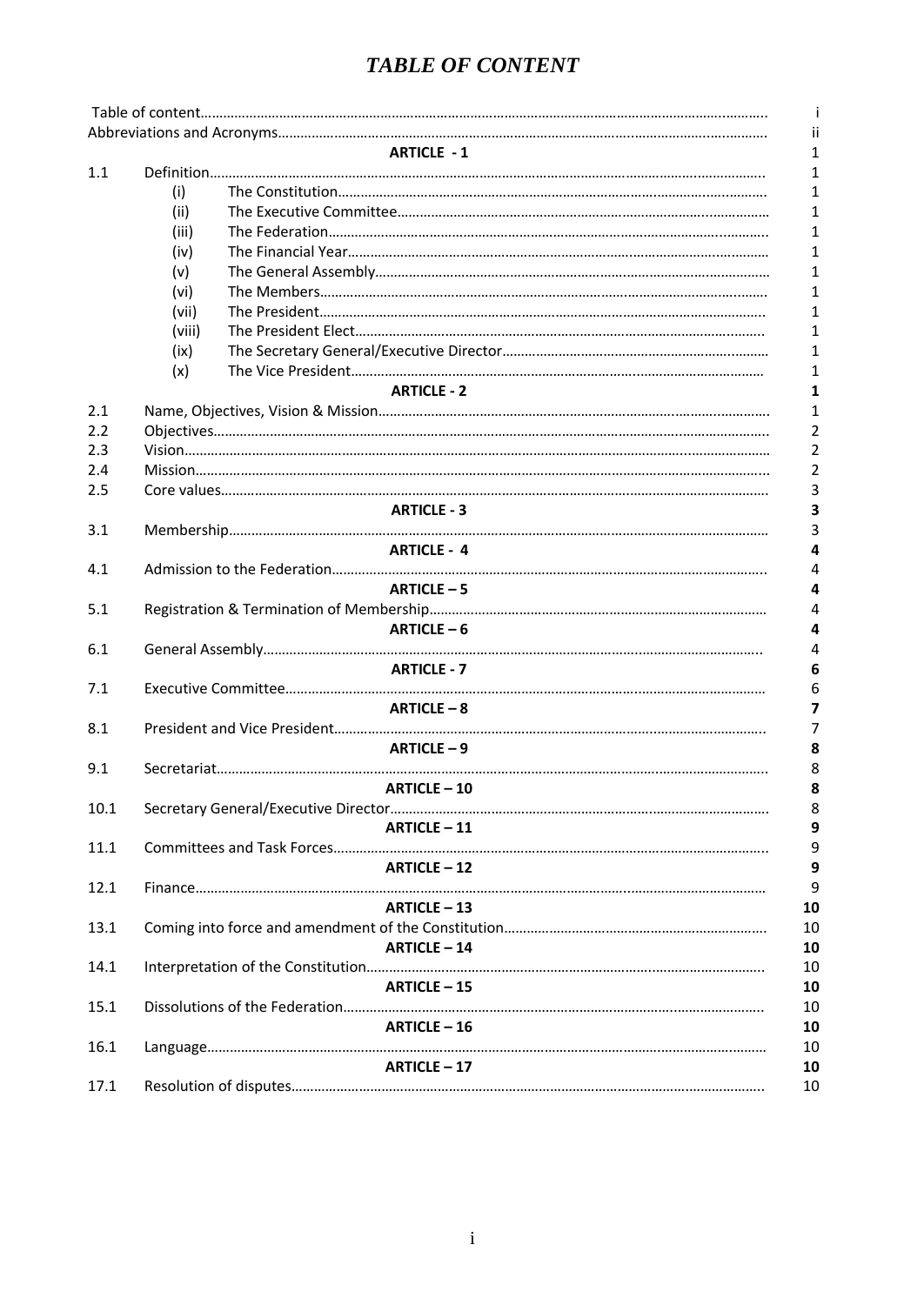# **ABBREVIATIONS AND ACRONYMS:**

|              | <b>COMESA</b> - Common Market for Eastern and Southern Africa              |
|--------------|----------------------------------------------------------------------------|
| <b>CEC</b>   | - Commonwealth Engineer's Council                                          |
| <b>EAC</b>   | - East African Community                                                   |
| EAFEO        | - Eastern Africa Federation of Engineering Organisation                    |
| FAEO         | - Federation of African Engineering Organisations                          |
| <b>SADC</b>  | - Southern Africa Development Community                                    |
|              | UNESCO - United Nations Education Scientific and Cultural<br>Organisations |
| <b>UNDP</b>  | - United Nations Development Programme.                                    |
| <b>UNIDO</b> | - United Nations Education Industrial Development<br>Organisations.        |

WFEO - World Federation of Engineering Organisations.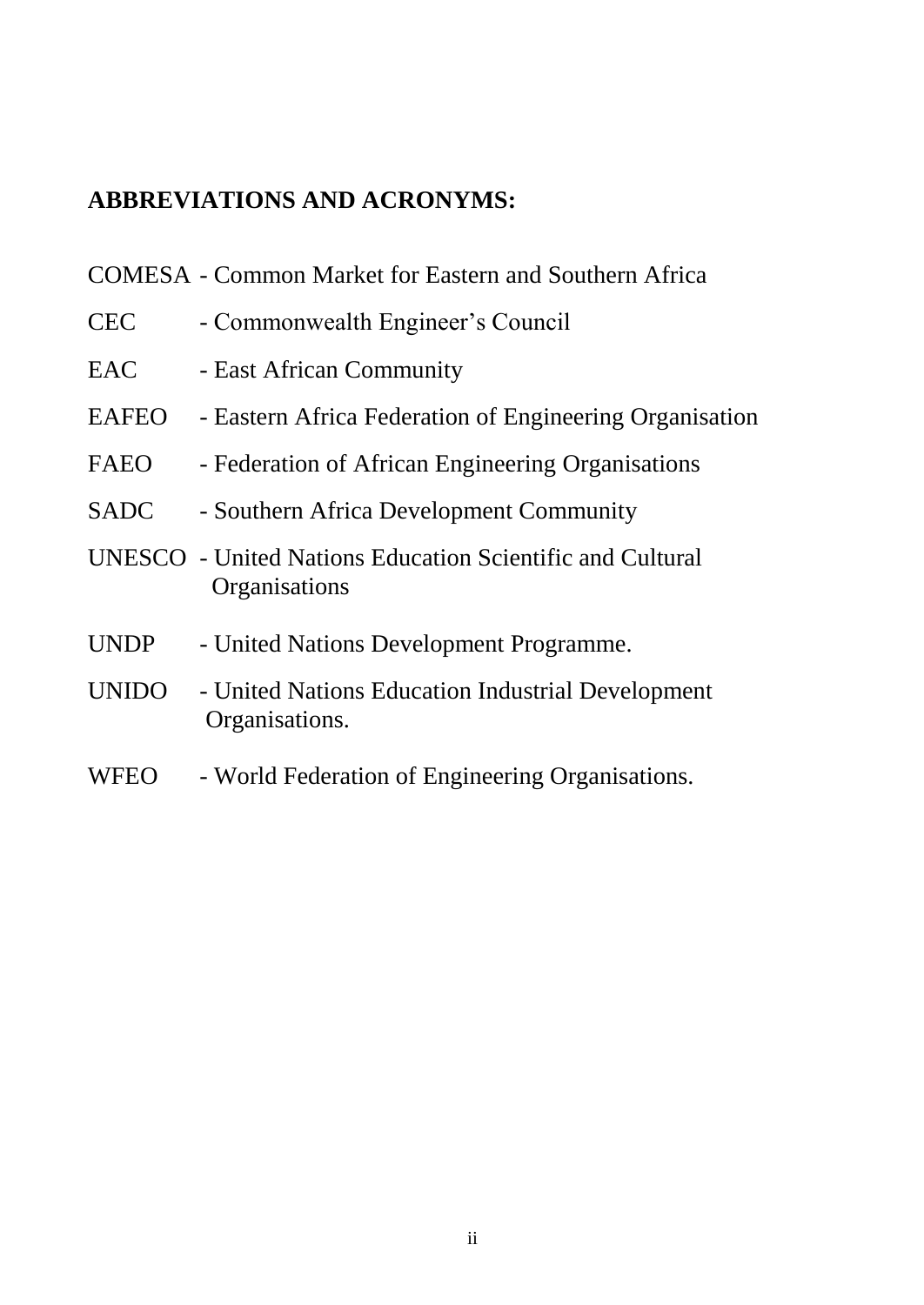### **Eastern Africa Federation of Engineering Organisations**

### **CONSTITUTION**

#### **ARTICLE – 1**

- 
- Definitions 1.1 In these Articles of the Constitution, unless the context otherwise requires, expressions shall have meaning as defined below:

Furthermore, words implying like males shall include females and words implying the singular number shall include the plural number and vice versa, and words implying individual person or persons shall include body or bodies corporate.

- (i) "**The Constitution**" shall mean the Constitution document of Eastern Africa Federation.
- (ii) "**The Executive Committee**" shall mean the Executive Body of the Federation duly elected at a General Assembly in accordance with Article 7 of the Constitution.
- (iii) "**The Federation**" shall mean Eastern Africa Federation of Engineering Organisations.
- (iv) "**The Financial Year**" shall mean the twelve months commencing on the first day of July of a year and ending with the last day of June of the same calendar year.
- (v) "**The General Assembly**" shall mean the General Assembly of the Federation **duly** convened in accordance with Article 6 of the Constitution.
- (vi) "**The Members**" shall mean the various member institutions of the Federation in accordance with Article 3 as approved by General Assembly
- (vii) "**The President**" shall mean the President of the Federation duly elected at a General Assembly.
- (viii) **"President Elect"** shall mean the President in waiting of the Federation duly elected at a General Assembly.
- (ix) "**The Secretary General**"/**"Executive Director"** shall mean the Secretary General/Executive Director of the Federation duly elected/employed by the General Assembly.
- (x) "**The Vice President**:" shall mean Vice President of the Federation nominated by member institution and duly elected at the General Assembly.

#### **ARTICLE-2**

- Name, Objectives, Vision & Mission
- 2.1 The Eastern Africa Federation of Engineering Organisations (EAFEO) (hereinafter called the "Federation") is a regional organization established by the Engineering Institutions of Kenya, Uganda, Tanzania, Rwanda as founder members and in future to include as necessary all countries in the East Africa with the following objectives: -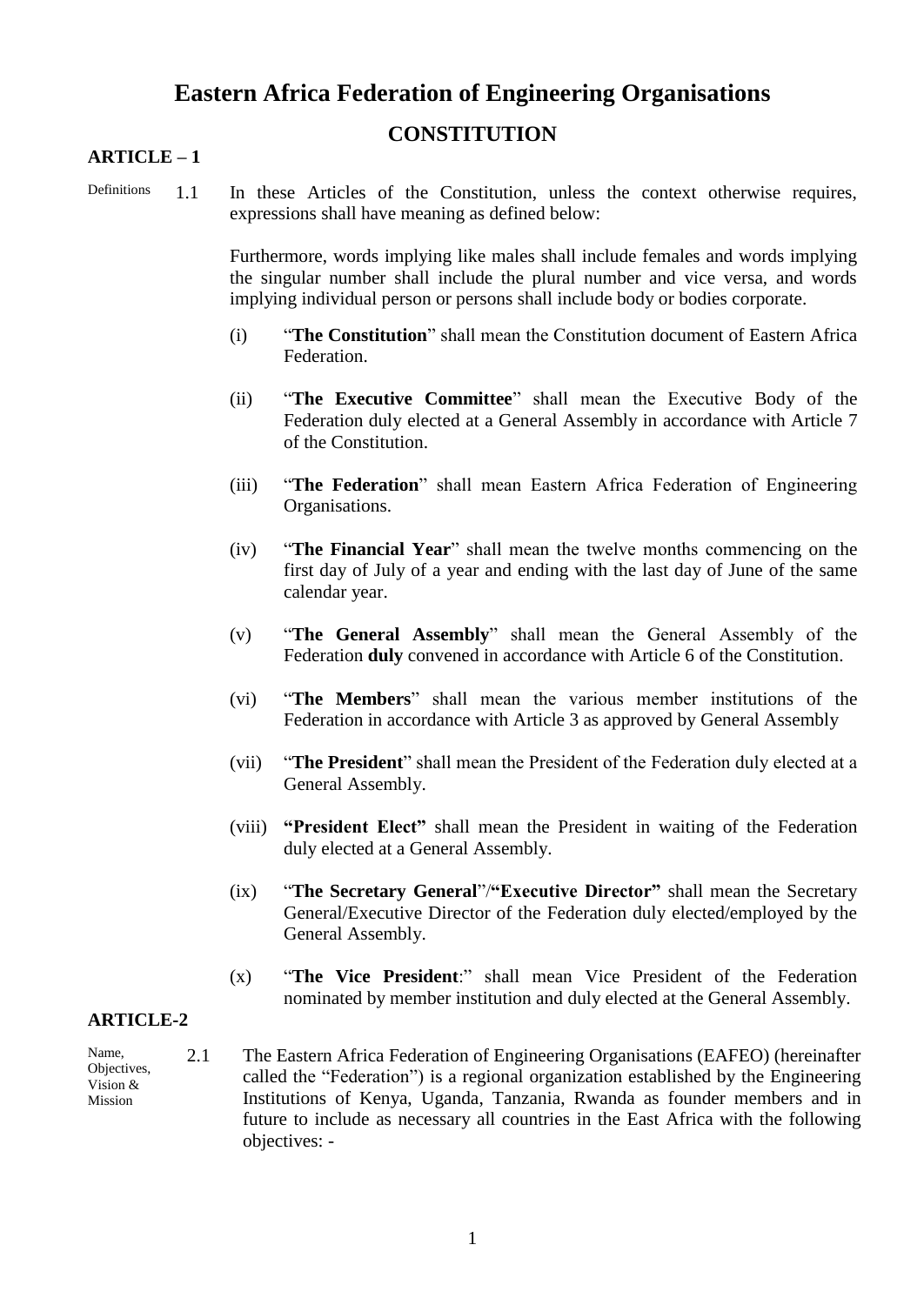- (i) to foster co-operation and exchange of information among its National Members, (by establishment of a Data Bank on selected aspects of interest such as engineering expertise, engineering facilities and education systems;).
- (ii) to encourage effective engineering manpower development and utilisation in the region and to facilitate travel of engineers and engineering students between different countries in the region for the purpose;
- (iii) to encourage and to foster the goal-oriented activities of National Institutions and Associations of Engineers in the region;
- (iv) to promote and harmonise engineering education, training and continuing education of the engineers in the region;
- (v) to provide researched solutions to engineering problems in the region.
- (vi) to motivate engineers to work towards the social and economic development of the countries in the region;
- (vii) to promote, in collaboration with national Governments, regional and international agencies, regional co-operation in utilizing science and technology for industrial development in areas such as:
	- working for ecological and environmental issues:
	- improving indigenous engineering capability of the region;
	- studying the utilization of energy resources for optimum benefits in the region;
	- working for balanced industrial growth and mutually advantageous transfer of know-how, technology and similar activities;
- (viii) to win support of the International Organisations such as WFEO, FAEO, UNESCO, UNIDO, UNDP, etc. on issues of engineering interest.
- (ix) to promote and support Cooperation Agreements adopted in the region.
- (x) to advise regional bodies such as EAC, SADC, COMESA, etc on the priority activities applicable to the region;
- (xi) to represent the region in world organisations for fruitful collaborative activities without prejudice to members' National Membership to such bodies as CEC, WFEO and others.
- (xii) to do any other activities to fulfil these objectives.
- Vision 2.2 To be a reputable and respectable Federation of Engineering institutions in the East of Africa.
- Mission 2.3 To promote technology and science through partnering, collaborating, teaming and articulating to create a sustainable living in the region
- Core values 2.4 (i) Strive to adopt and adapt appropriate technologies.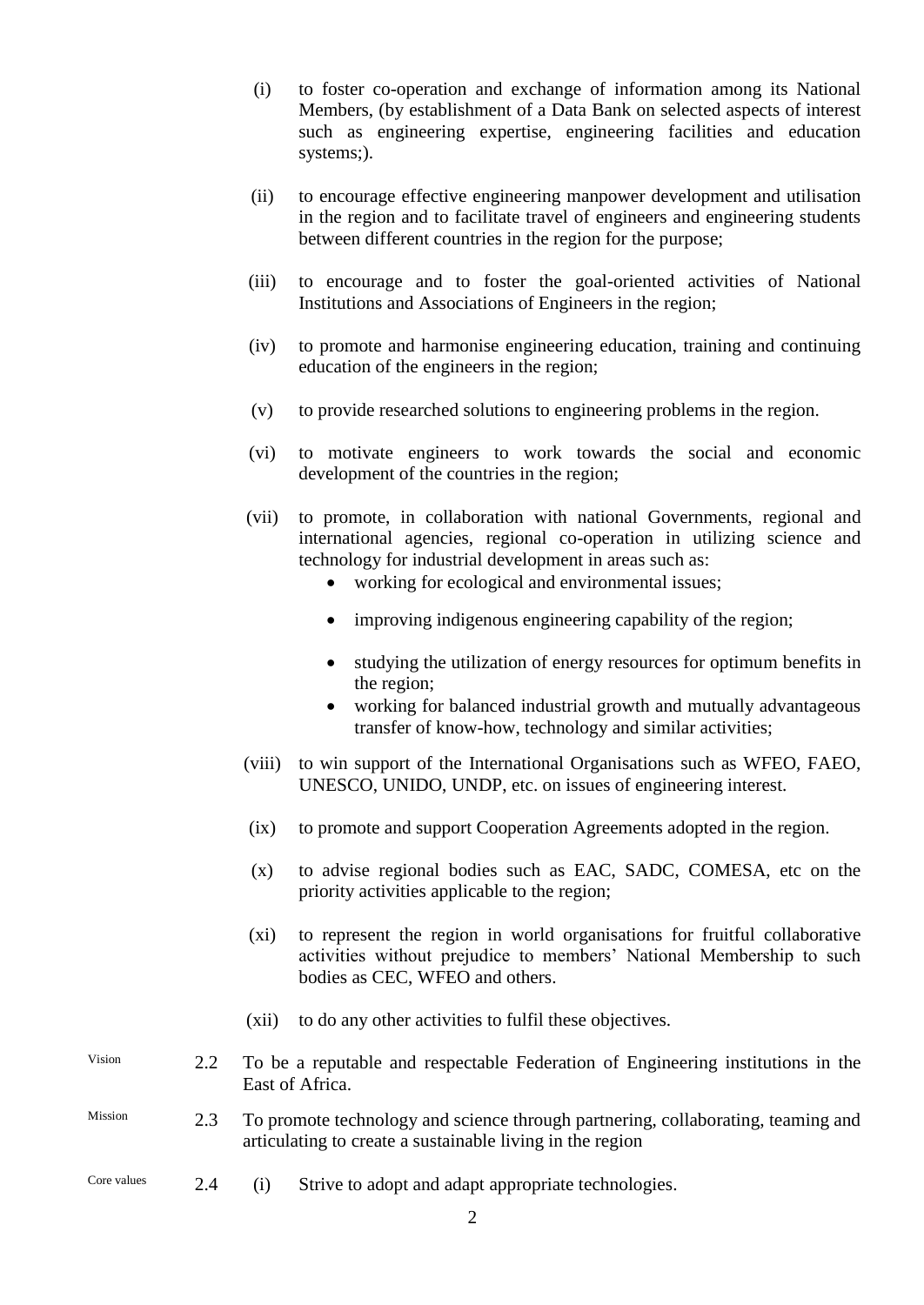- (ii) Maintaining highest degree of Professionalism and Ethical standards.
- (iii) Empower and respect engineers to enable them make decisions which commensurate with developmental plans.
- (iv) Encourage creativity and innovations to enhance capability in resolving engineering challenges.
- (v) Enhance integrity, teamwork, accountability and non discrimination.

- Membership 3.1 Membership of the Federation shall consist of National Members, Associate Members, and Benefactor Members.
	- 3.2 One national professional engineering organization in each of the countries of Eastern Africa representing engineers engaged which a high level of technical competence according to the respective national standards, shall be eligible to become National Member.

Provided, that the Federation shall not have more than one National Member from each country of Eastern Africa. If there are several organizations in a country, only one unit in the form of a group officially designated as Apex National Committee and accepted by these organizations, may be admitted as a National Member of the Federation.

Provided further that in case of difference of opinion at a national level of a country on the composition of the national group of engineers or otherwise, the Executive Committee brought about by the creation of a new national group of engineers or otherwise, shall enquire into the matter and thereafter propose to the next General Assembly of the Federation a solution in conformity with the interests of the Federation.

- 3.3 Any organization, organized on a regional or international basis that is interested in supporting the objectives of the Federation shall be eligible to become an Associate Member.
- 3.4 Industrial units, firms and institutions engaged in engineering education and/or research and all other national Associations having interests in the promotion of the objectives of the Federation and financially contributing to the running of the Federation in a manner stipulated by the Executive Committee shall be eligible to become Benefactor Members.
- 3.5 The following engineering organisation which were represented at the inaugural meeting of the Federation and whose delegates signed the Agreement of Admission are the Permanent National Members of the Federation:-
	- The Institution of Engineers Tanzania
	- The Institution of Engineers of Kenya
	- Uganda Institution of Professional Engineers
	- Institution of Engineers Rwanda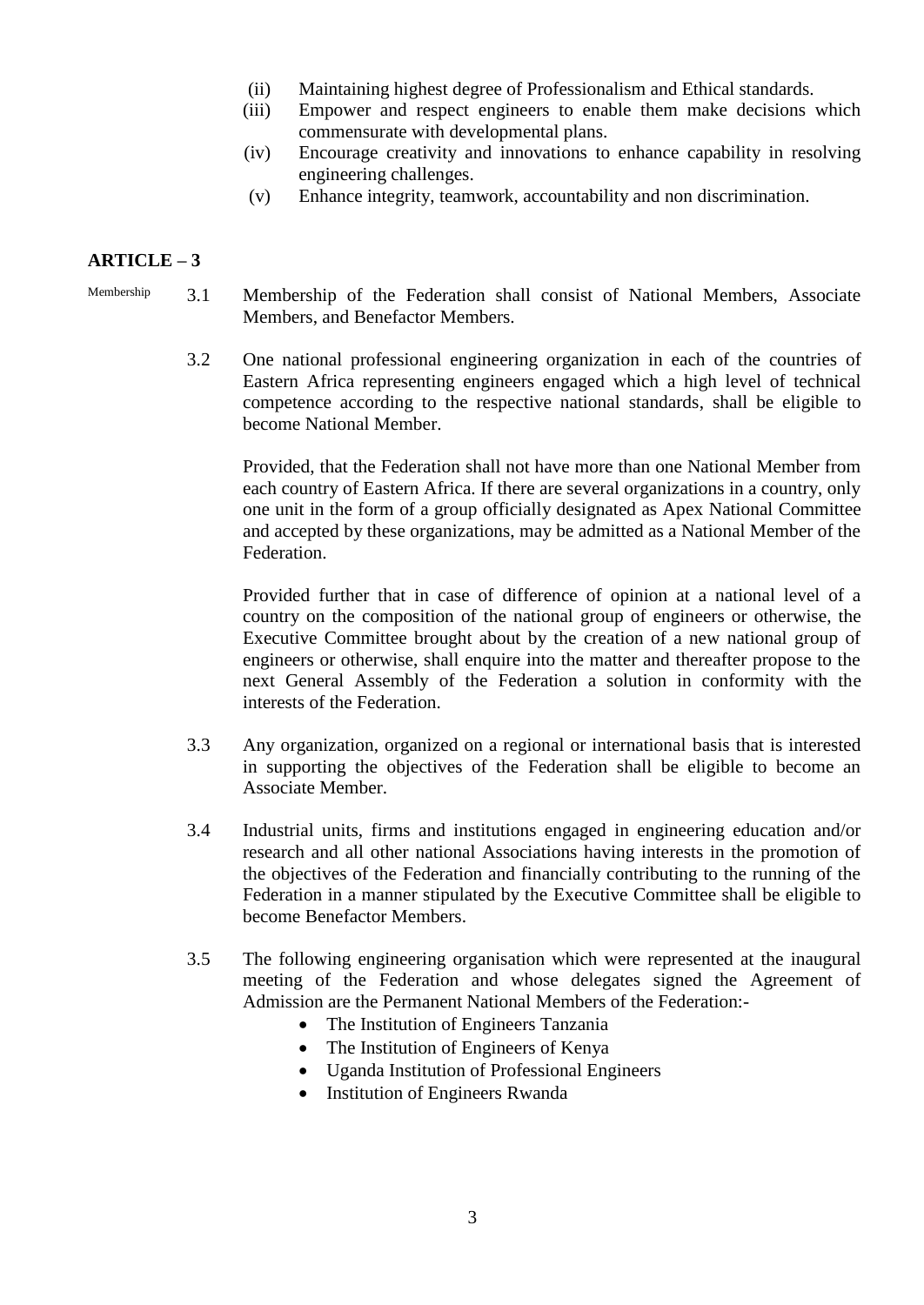#### **ARTICLE - 4**

Admission to the Federation 4.1 The Executive Committee shall examine each application for the Membership of the Federation and shall inform all National Members of its receipt and of the recommendations of the Committee as early as possible. Approval of application for membership shall require a two thirds majority of National Members either by voting at a General Assembly, by a registered postal ballot or electronic mail.

#### **ARTICLE – 5**

- Registration & Termination of Membership 5.1 A member wishing to resign from the Federation shall give six months notice of resignation in writing addressed to the Secretary General/Executive Director and the Secretary General/Executive Director shall obtain the approval of the Executive Committee within three months from the receipt of such application and thereafter inform the concerned member such resignation shall be reported at the ensuing meeting of the General Assembly.
	- 5.2 The General Assembly shall have the right to terminate the membership of a member institution that has failed to fulfil its obligation to the Federation.
	- 5.3 The General Assembly shall also have the right to terminate the membership of a member institution that has engaged itself in activities which contradict with the objectives of the Federation.

Provided, however, that the Secretary General/Executive Director on receipt of any complaint against a member to this respect shall call for, within one month of receipt of such complaint, an explanation from the concerned party to be submitted to the Secretary General/Executive Director within two months from the date of the letter of the Secretary General/ Executive Director asking for an explanation. The Secretary General/ Executive Director, thereafter, shall place the explanation with his comments and recommendations before a duly convened meeting of the Executive Committee within three months after receipt of such explanation for its consideration.

The matter shall then be considered at the ensuing meeting of the General Assembly or Special General Assembly.

5.4 The member institution resigning from the Federation as per provision of Article 5.1, or whose membership has been terminated in terms of provision of Article 5.2 or 5.3 shall remain liable to pay the subscription payable by it till the year during which it to be a member of the Federation.

#### **ARTICLE – 6**

- General Assembly 6.1 The supreme governing body of the Federation shall be the General Assembly.
	- 6.2 The General Assembly shall comprise of:
		- i) The President,
		- ii) Vice Presidents, one from each member institution,
		- iii) The Secretary General/Executive Director,
		- iv) Three representatives from each of the Permanent National Members,
		- v) One representative from each Associate Members,
		- vi) One representative from each Benefactor Member.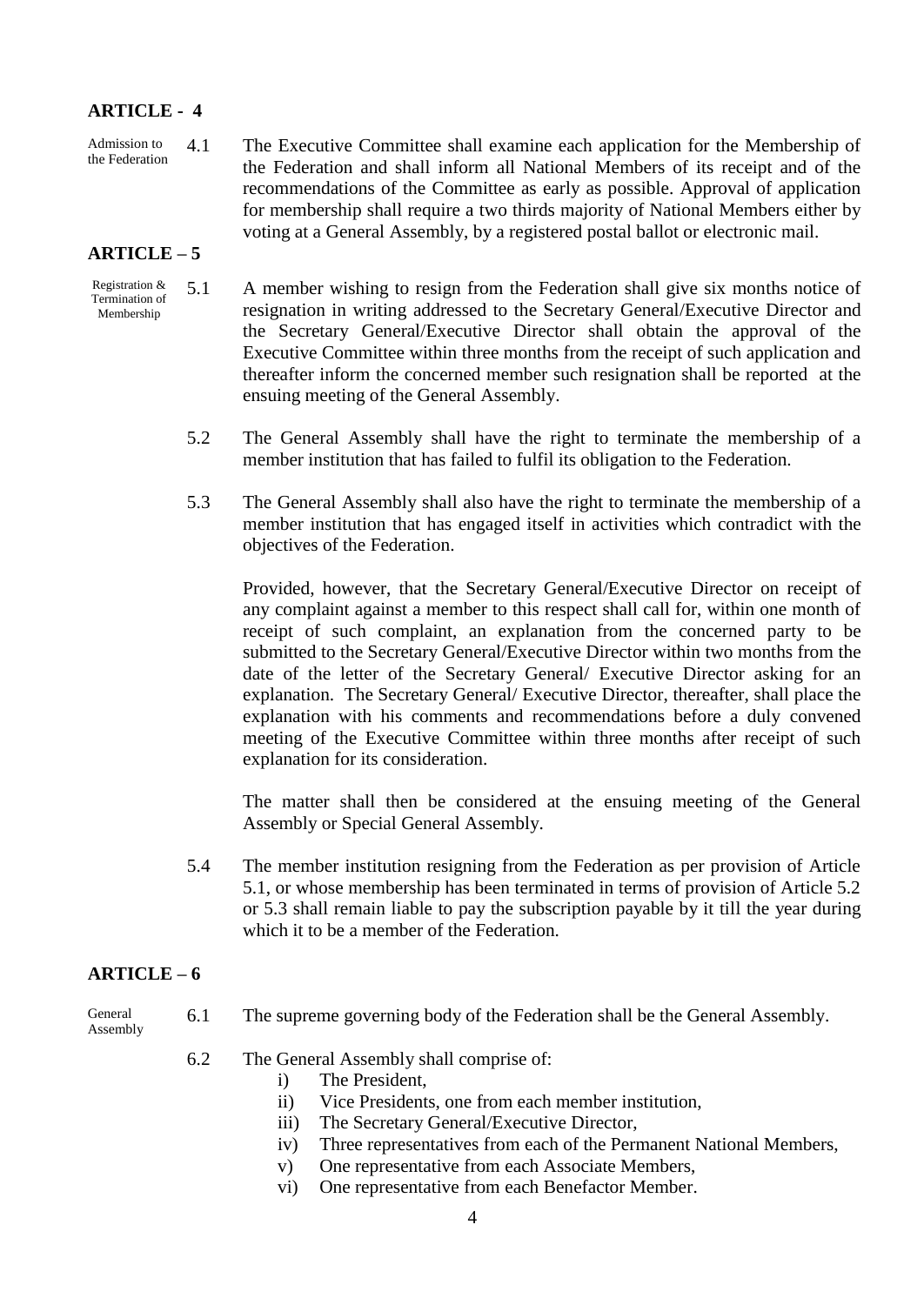6.3 The General Assembly shall be held after every two years and generally not later than the last day of the month of June and the President shall be the Chairman of the General Assembly. In case of absence of the President, President Elect will take the seat and in the absent of both, one of the Vice Presidents shall be the Chairman and in case of absence of both, the members will elect one amongst the accredited representatives of National Members.

**N.B.** The Secretary General/Executive Director shall not vote since he/she is exofficial.

- 6.4 In addition to the President, the Vice Presidents, the Secretary General/ Executive Director, three representatives of duly accredited by National Members, one representative duly accredited by each Associate Member, and one representative duly accredited by each Benefactor Member shall participate in the General Assembly. Council members of the host member institution will attend as exofficial with no voting right.
- 6.5 50% of all National Members shall form the quorum.
- 6.6 At the General Assembly, each National Member shall have one vote. The vote of each shall be cast by the duly accredited leader of the team of representatives at the General Assembly at which the vote is to be cast. Any member of the Federation who will not have paid the annual dues by the date of the General Assembly shall not be entitled to exercise or benefit from any right or privilege of membership until the sum due has been fully paid.
- 6.7 The General Assembly shall have the following functions without prejudice to the generality of its responsibilities.
	- (i) to elect the President, President Elect, confirm Vice Presidents and elect/appoint the Secretary General/Executive Director for the ensuing term;
	- (ii) to elect the members of the Executive Committee for the ensuing term;
	- (iii) to confirm upon the location of the Secretariat to be in Dar es Salaam. Pending shifting to Arusha, the designated Headquarters for the Federation;
	- (iv) to receive the report of the Executive Committee including those of the other Committees, and Task Forces of the Federation appointed to address specific tasks;
	- (v) to receive and approve the Annual Budget.
	- (vi) to receive and approve the Audited Accounts.
	- (vii) to examine, on the recommendation of the Executive Committee, amendments to the Constitution, notice about which should be issued to National Members at least three months before the meeting of the General Assembly, and to adopt it if approved;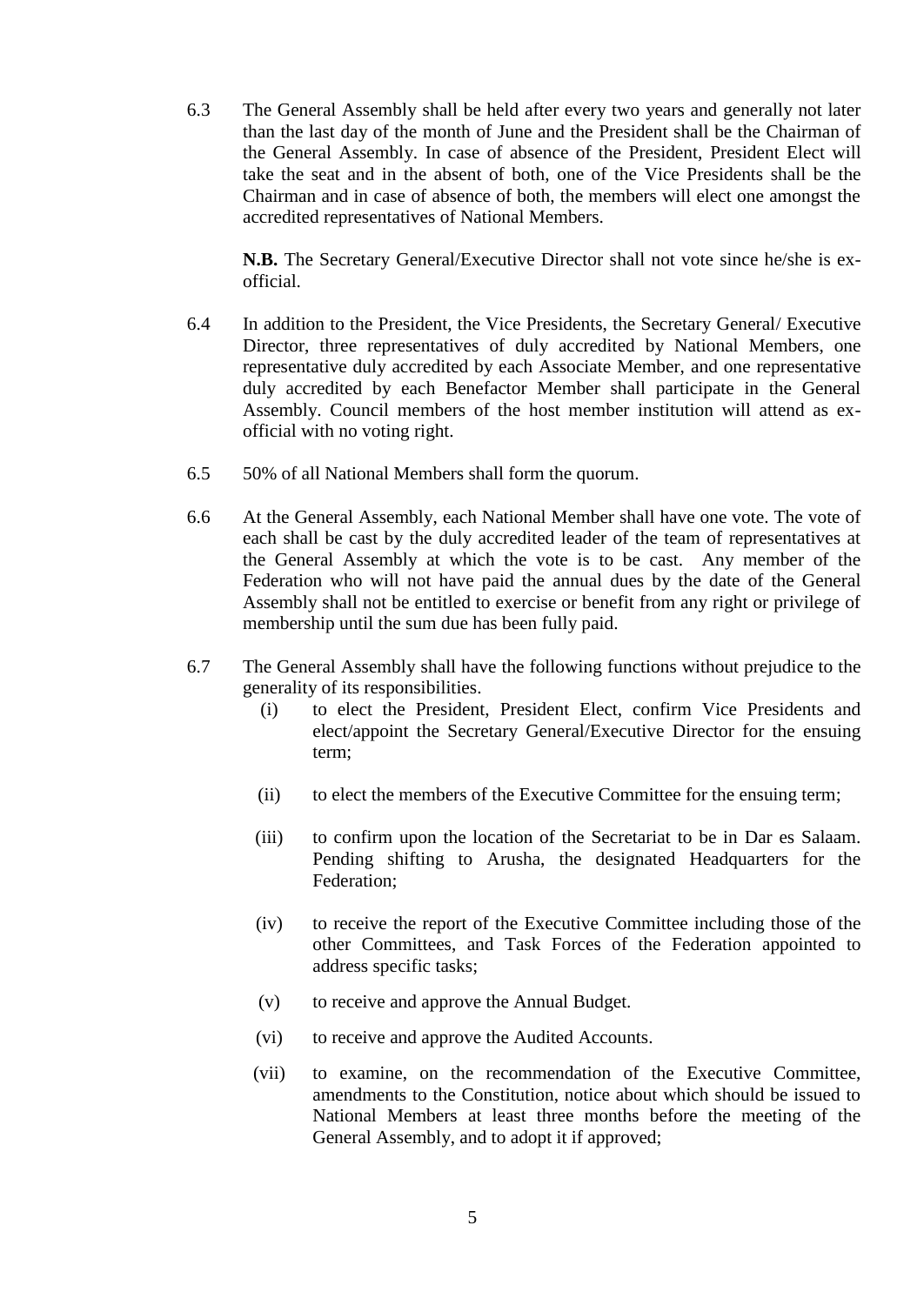- (viii) to terminate, if it so decides, in accordance with Article 5, the membership of any member of the Federation that has failed to fulfil its obligations to the Federation or has engaged in the activities which contradict with the objectives of the Federation;
- (ix) to decide, on the proposals of the Executive Committee, in accordance with Article 12, the annual subscription to be paid by members of the Federation;
- (x) to appoint Auditors and to fix their remuneration;
- (xi) to decide on any other matter relevant to the activities and functioning of the Federation.

Executive Committee 7.1 The Executive Committee, responsible to the General Assembly, shall consist of:

- (i) One President, the Vice Presidents from other countries other than that of the President, one Secretary General/Executive Director, and three representatives of each National Member.
- (ii) The President Elect, Secretary General/ Executive Director and other members approved by the General Assembly shall be ex-officio members of the Executive Committee.

The Presidents of the organizations which are National Members of the Federation shall be Members, as they are Vice Presidents to the Federation.

- 7.2 The President shall be the Chairman of the Executive Committee. In the absence of the President, President Elect shall function as Chairman.
- 7.3 The term of office of the Executive Committee shall be two years from the date of the General Assembly.
- 7.4 The Executive Committee shall be appointed and installed by the General Assembly.
- 7.5 The Executive Committee may appoint Committees and Task Forces in furtherance of the objectives of the Federation and shall monitor the progress of their activities and may advise them of their effective functioning.
- 7.6 The Executive Committee shall have powers to source funds for the Federation's use.
- 7.7 At the Executive Committee meetings, decisions shall be made by **majority vote** of the members present. Each member of the Committee present shall have one vote save the Secretary General/Executive Director, and if there is equality of votes, the Chairman shall have a casting vote.
- 7.8 The Executive Committee shall meet Four Times are year and one of its meetings shall be held after the General Assembly. One third of the total number of members representing not less than 50% of the National Members shall constitute the quorum.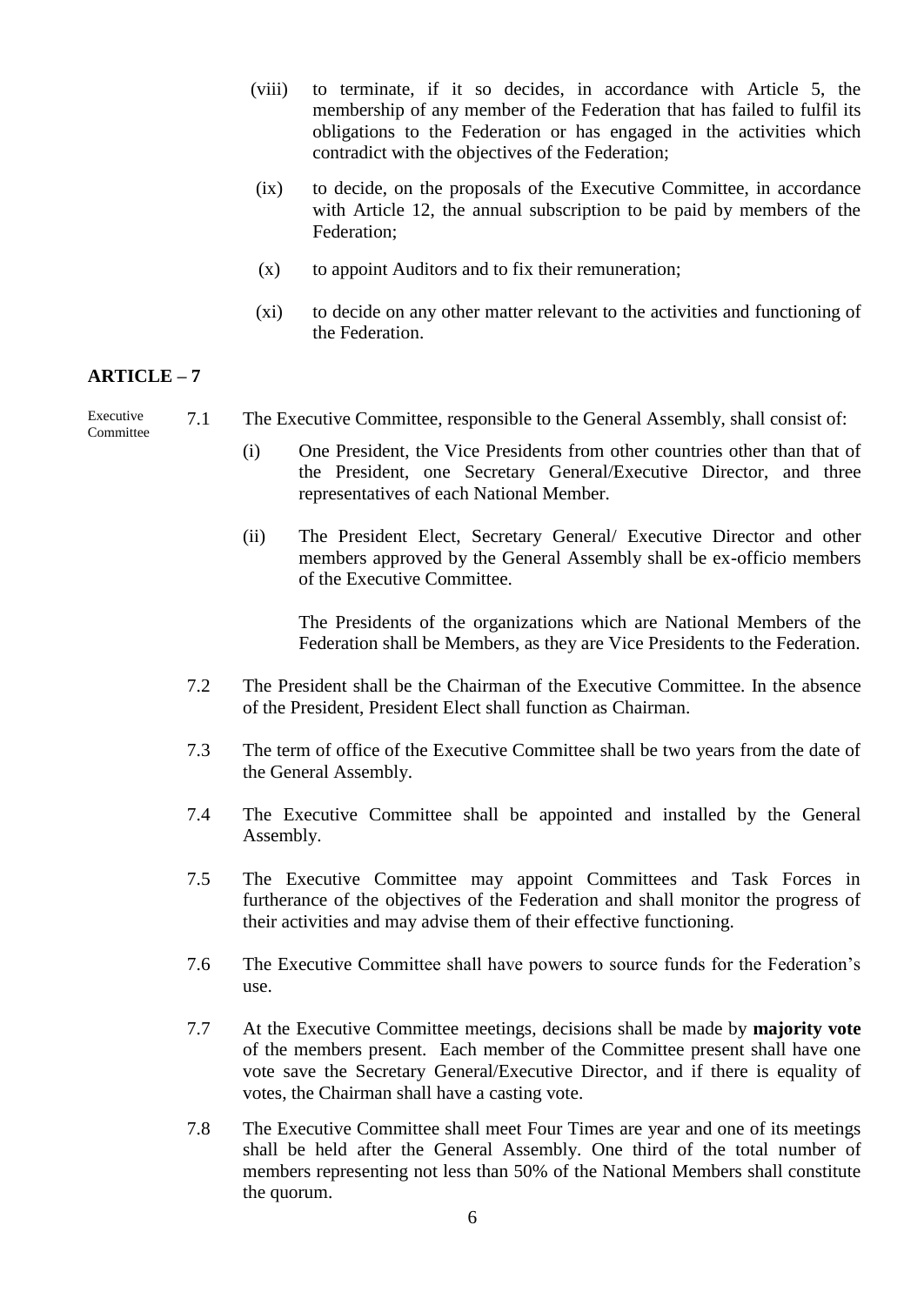- 7.9 The functions of the Executive Committee shall include but not limited to:
	- (i) Considering applications for enrolment and resignation of Members if any.
	- (ii) Considering reports of the Secretary General/Executive Director on the activities of the Federation since reported previously and in particular the measures taken to the decisions of the General Assembly.
	- (iii) Consider the reports received from the Sub-committees and Task Forces.
	- (iv) Considering proposals submitted by members and office bearers of the Federation for the furtherance of the objectives, and proposals for forming Committees and Task Forces if any.
	- (v) Examining and approve the accounts for the previous period since its last meeting and also the annual accounts.
	- (vi) Consider and review the Calendar of activities and the budget of the Federation.
	- (vii) Fix the date and the venue for the General Assembly.
	- (viii) Consider other matters authorised by the General Assembly.
- 7.10 A special meeting of the Executive Committee may be called by the President when requested by at least 3 members of the Committee representing not less than 50% if the National Members.
- 7.11 Transacting urgent business of the Federation shall be vested in the office bearers (President, Vice Presidents and Secretary General). All decisions of these office bearers shall be submitted for approval of the Executive Committee at its next meeting.

- President and Vice President 8.1 The Federation shall be managed by the President elected on rotational basis among paid-up member institutions and in his absence by President Elect by a representative nominated by the President.
	- 8.2 The President, assisted by Secretary General/Executive Director shall have the powers, subject to the approval of the Executive Committee to implement specific project/study/task provided that the tasks and studies to be undertaken fall within the broad objectives of the Federation.
	- 8.3 The President may advise/direct the Secretary General/Executive Director on certain task performance and may invite reports/advices from Committees and Task Forces of the Federation.
	- 8.4 The Vice Presidents shall assist the President and may be appointed chairpersons of the Committees and Task Forces.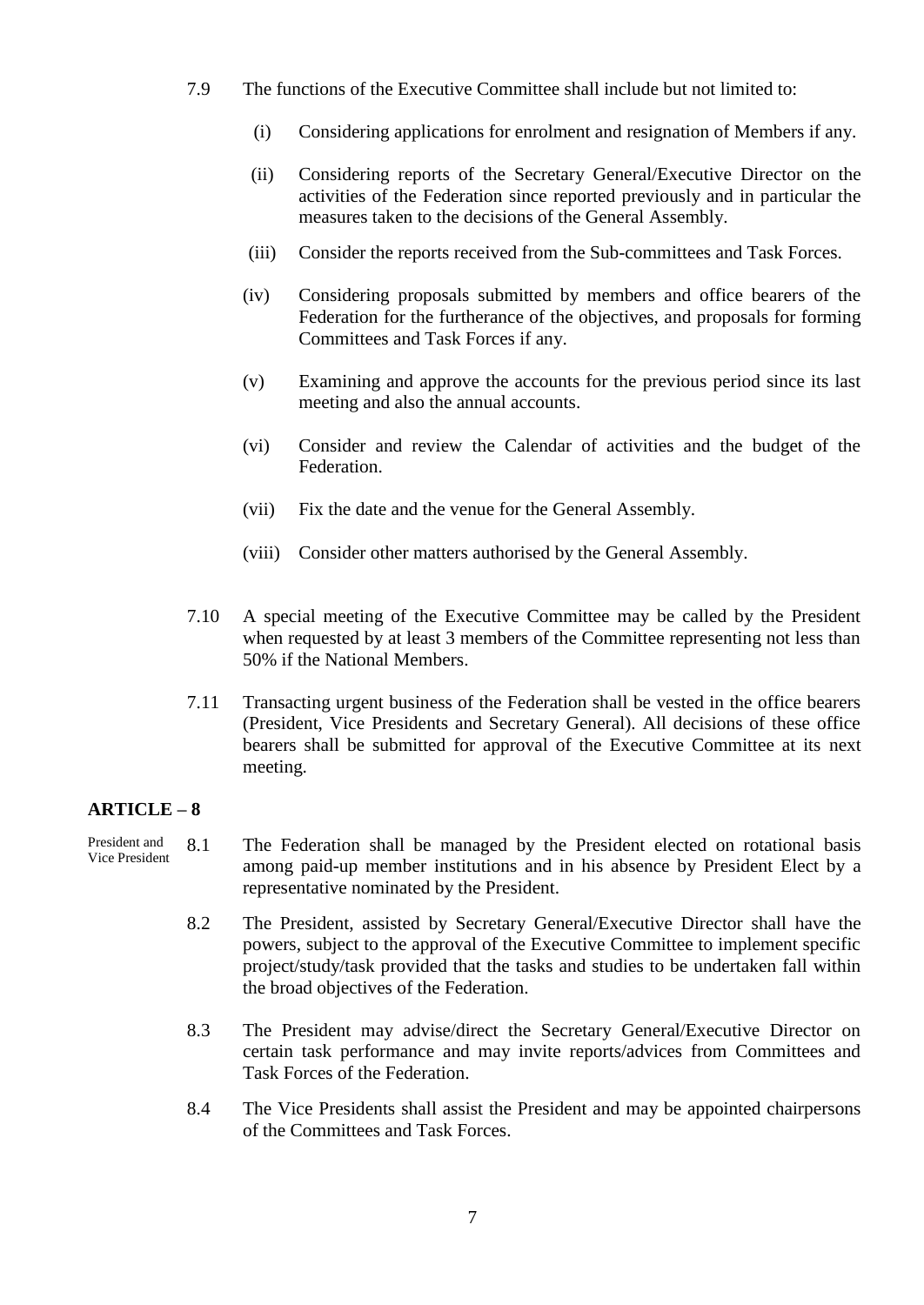Secretariat 9.1 The Federation shall have a Secretariat which shall be the office of the Secretary General/Executive Director. It shall be located at a place determined by the General Assembly of the Federation. The General Assembly may change the location of the Secretariat for convinience.

#### **ARTICLE – 10**

Secretary General/ Executive Director

- 10.1 The Secretary General/ Executive Director shall be and shall keep members informed of the important proposals, decisions and actions of the Executive Committee; shall attend the meetings of the Executive Committee and the General Assembly and record the proceedings of these meetings; shall be in charge of the funds of the Federation and shall submit an audited statement of accounts to each member of the Federation at least three months before the General Assembly.
- 10.2 The Secretary General/ Executive Director shall furthermore be responsible for the administration of the Secretariat and shall carry out such secretarial services as is necessary to:
	- (i) manage, and organise the meetings of the Federation;
	- (ii) implement the decisions of the meetings of the Federation;
	- (iii) prepare and draft the budget of the Federation;
	- (iv) collect relevant materials and information and keep them updated;
	- (v) issue publications;
	- (vi) assist members in obtaining information;
	- (vii) administer and control the property and funds of the Federation, maintaining proper books of accounts, have the same audited by the Auditors duly appointed and place the same before the Executive Committee;
	- (viii) keep members informed of the important proposals, decisions and actions of the Executive Committee and of any action taken by officers.
	- (ix) liaise with the Committees and Task Forces for effective co-ordination and efficient functioning of these organs;
	- (x) be in constant touch with International and regional bodies as well as other Organizations interested in seeking the assistance of the Federation for the implementation of specific projects or for undertaking special studies in the region in furtherance of the objectives of the Federation;
	- (xi) perform such other duties as directed by the President, Executive Committee and/or General Assembly.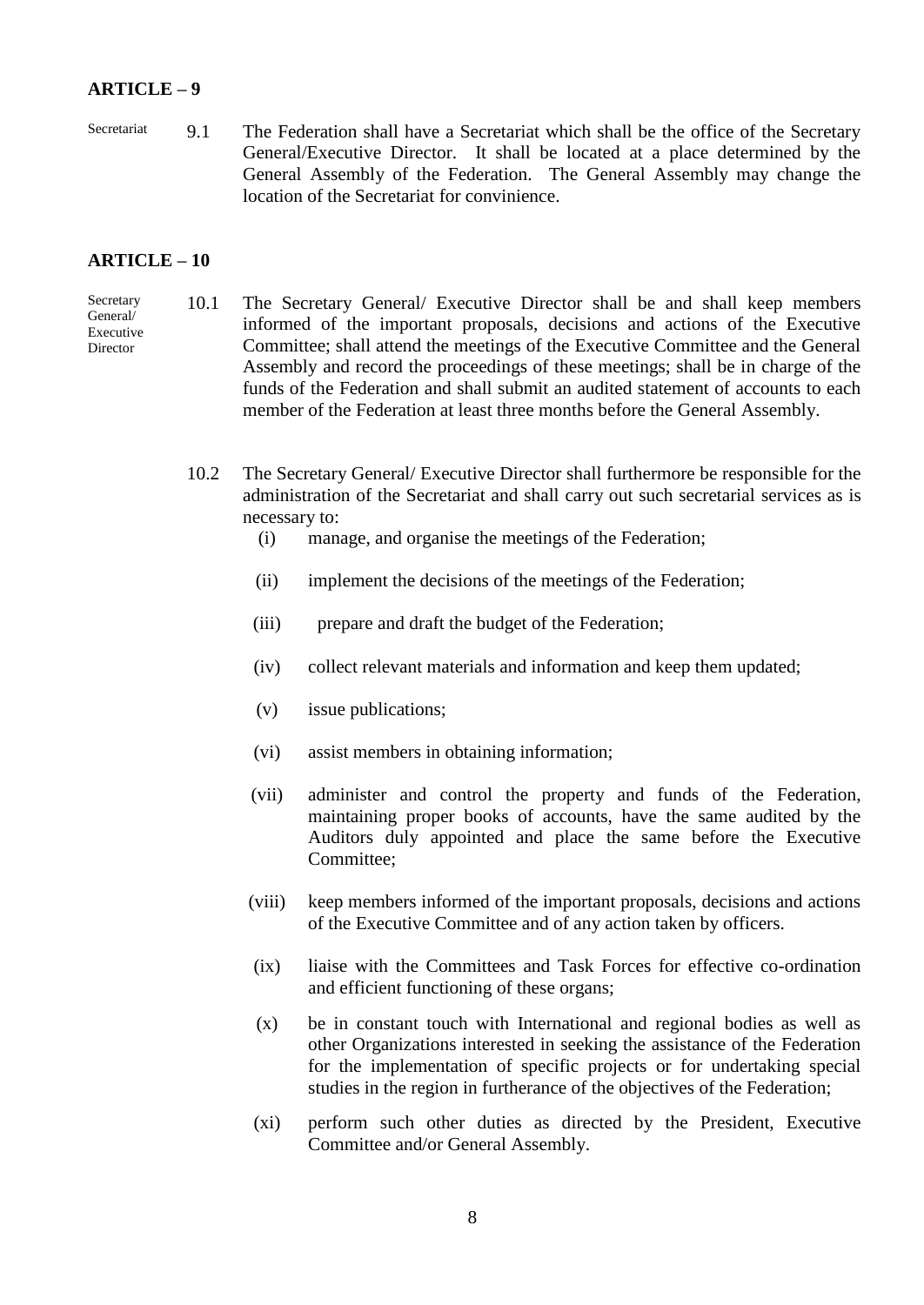- **Committees** and Task Forces 11.1 Sub-committees and Task Forces shall be formed from all member institutions in the region with their Secretariats located at suitable places. As a general policy, each National Member of the Federation will have at least one Task Force Secretariat within the country to ensure effective distribution of the activities.
	- 11.2 Sub-committees and Task Forces of the Federation appointed to operate with specific functions and terms of reference shall report to the Executive Committee and submit periodic reports as required by the Secretary General/Executive Director acting on behalf of the Executive Committee.
	- 11.3 The President, assisted by the Secretary General/Executive Director may appoint an ad-hoc Task Forces on behalf of the Executive Committee for carrying out specific assignment/project in the region falling within the broad objectives of the Federation subject to the approval by the Executive Committee in its next meeting.
	- 11.4 The Associate Members and Benefactors may be represented in the Committee and Task Forces.
	- 11.5 Membership of the Committee and Task Forces shall consist of representatives nominated by the Executive Committee considering their ability to perform the required functions.

#### **ARTICLE – 12**

Finance 12.1 The funds of the Federations shall be composed of:

- (i) the annual subscription paid by the National Members, the Associate Members and the Benefactor Members.
- (ii) contributions from sponsors of specific projects and other sources.
- (iii) income from chargeable capacity building activities of the Federation.
- (iv) donations received from time to time.
- (v) organise fundraising activities like Exhibitors etc.
- 12.2 The amount of annual subscription of the National Members, the Associate Members and the Benefactor Members shall be fixed/and or revised by the General Assembly.
- 12.3 The payment of subscription by Members for any financial year shall be made not later than the last day of June of the year.
- 12.4 Funds shall be utilized and accounted for as per clause 10.1 and 10.3(iii).

#### **ARTICLE – 13**

#### Coming into force and amendment of the Constitution 13.1 This Constitution shall be created upon its approval by the General Assembly and shall come into force with immediate effect unless otherwise decided by the General Assembly.

13.2 No change shall be made in this Constitution except by the General Assembly with the approval of two thirds majority of all National Members which, being entitled to do so, vote by representative present or by postal email/ballot.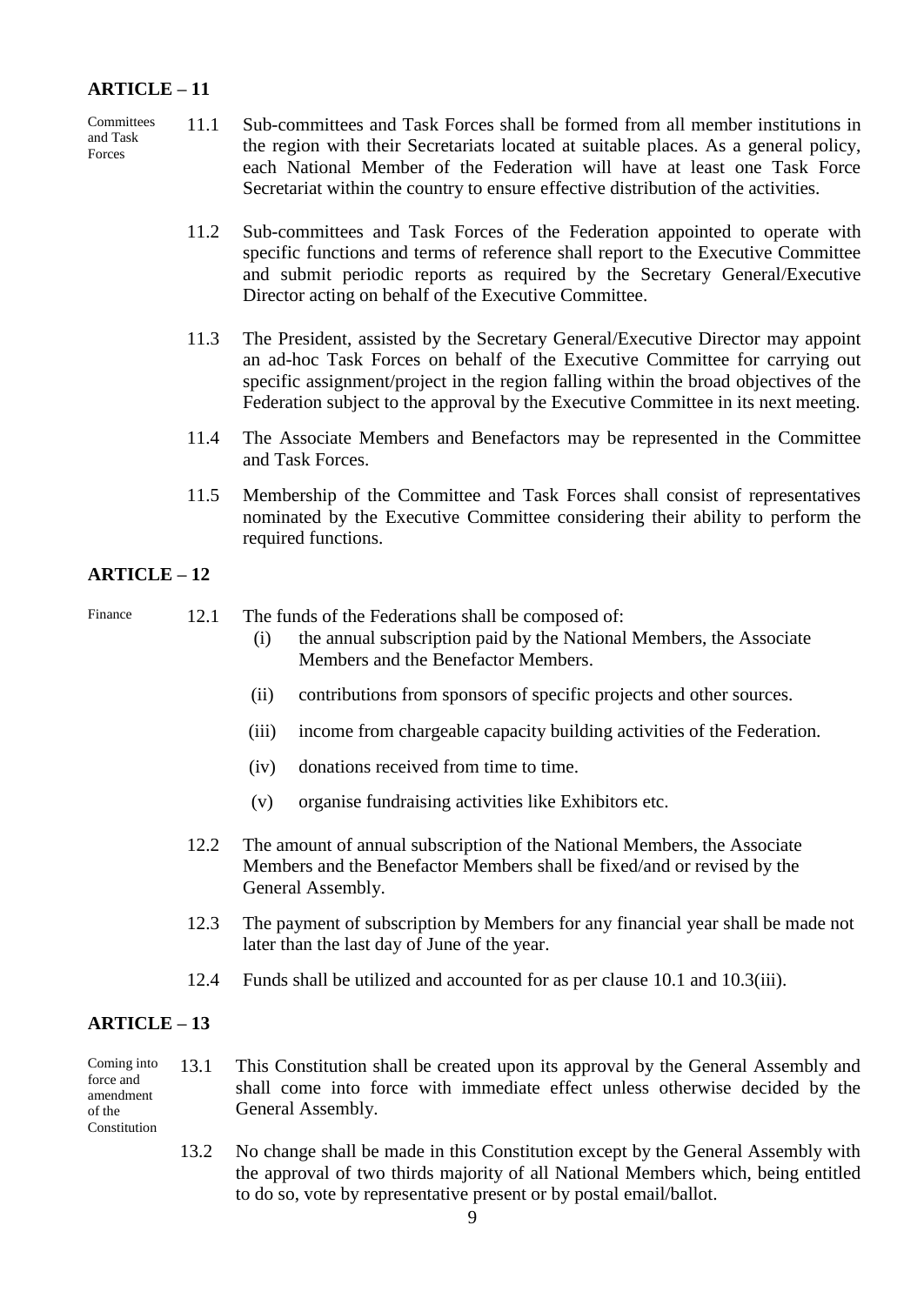| Interpretation | 14.1 | The decisions of the General Assembly in respect of interpretation of the |
|----------------|------|---------------------------------------------------------------------------|
| of the         |      | Constitution shall be binding on all Members.                             |
| Constitution   |      |                                                                           |

14.2 Any member who will be aggrieved by decisions made by the General Assembly may appeal to the East African Court of Justice for interpretation.

#### **ARTICLE – 15**

Dissolutions of the Federation 15.1 The General Assembly, if convened for the purpose, may dissolve the Federation by a vote pursuant to Article 13.2. In the event of the dissolution of the Federation, the General Assembly shall appoint a liquidator and shall determine his powers and, if required, his remuneration and shall designate the recipient or recipients of the residues of the monies of the Federation.

15.2 Any liabilities of any shall be taken care of.

#### **ARTICLE – 16**

Language 16.1 The official language of the Federation shall be English. Kiswahili will recognised as send language in the region.

#### **ARTICLE – 17**

Resolution of disputed 17.1 Any dispute shall be referred to the East African Court of Justice after an amicable resolution has failed.

----------------------------------------------------------------------------------------------------------------------------